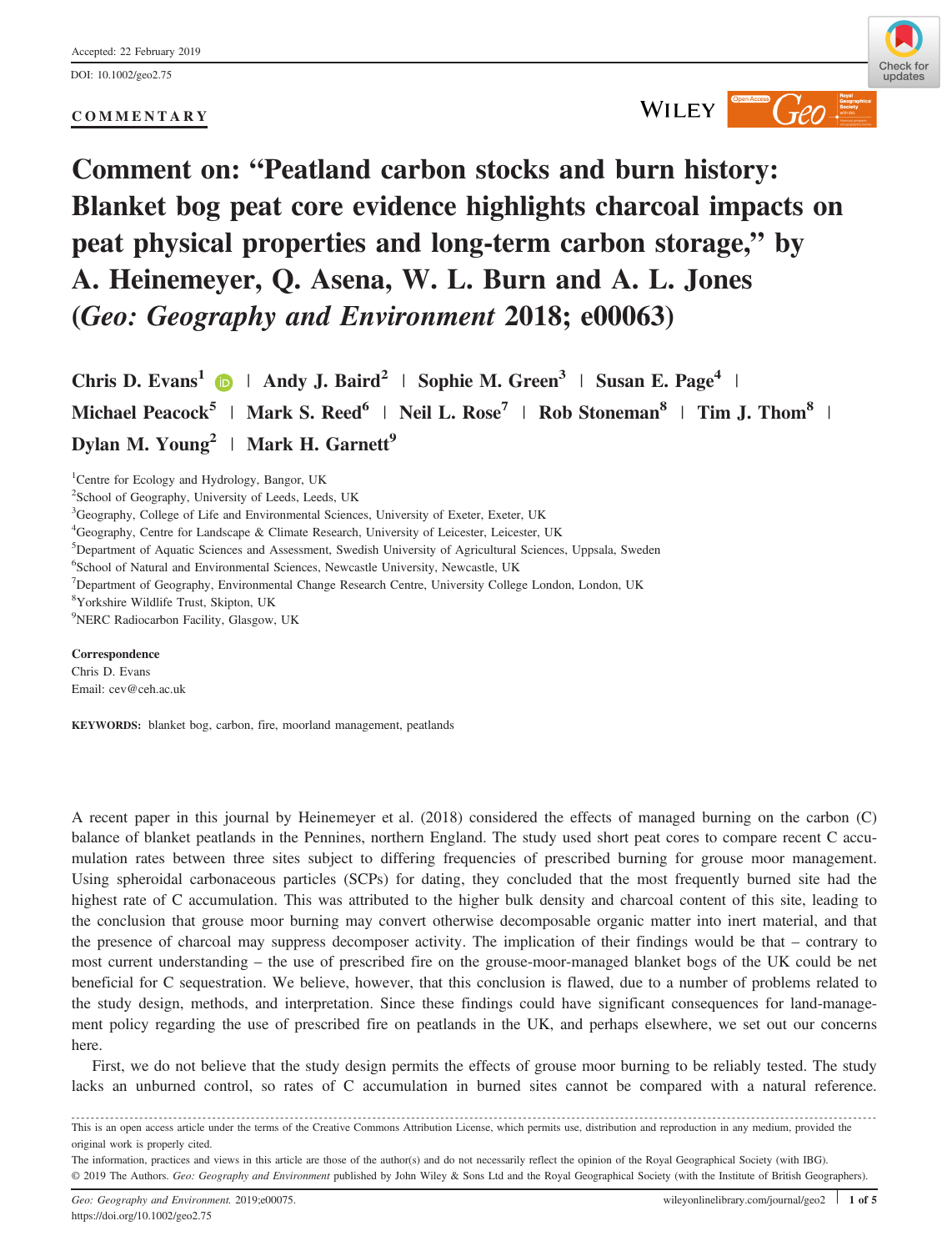Inferences rely on differences in estimated burn frequency between the three sites, which were 23, 25, and 28 years on average. These differences seem rather small. Current burn rotation length is stated to be 10–15 years at all locations, suggesting no present-day differences. Furthermore, the sites were located 30–40 km apart, had different climate regimes (30%) difference in mean annual rainfall between the driest and wettest site), and different land‐use histories. Notably, the "frequently burned" site (Whitendale) is the only one that was not subject to historic ditch drainage. To compare burning "treatments," the authors used data from one small area of each peatland. Although they took three cores from each site, these were located within a 5 m radius, with different cores used for different measurements. It seems likely that multiple cores taken over larger areas would show greater within‐treatment variability. This is not considered in the statistical analysis, the consequence of which is an inflated effect size when comparing treatments. In other words, there may not actually be significant differences between sites. The combination of rather subtle differences in burn management, potentially large differences in other site properties linked to climate and drainage history, limited replication, and the absence of a control site would appear to render conclusions regarding burning impacts uncertain.

Second, Heinemeyer et al. selectively use data from the Moor House (North Pennines, England) long-term ecological research site as a source of unburned reference data (for example, they assume that the estimated age of 1,700 at 25 cm depth for Moor House is applicable to all three of their widely separated sites, without supporting evidence) while also heavily criticising previous results from the uniquely long-term (greater than 60 year) replicated Moor House controlled burning experiment. A number of these criticisms appear to reflect misunderstandings or incomplete knowledge of both the site and previous research. For example, they state that none of the depth profiles of Garnett et al. (2000) detected the 1975 SCP peak. This is because Garnett et al. used the (more reliable) 1950s SCP take‐off date to date their cores, and did not therefore analyse SCPs up to the surface of all cores, where peat is less decomposed and reliable SCP measurement difficult (Swindles, 2010). Furthermore, Heinemeyer et al. argue that charcoal layers in the Moor House cores do not match the onset of experimental burn rotation in 1954, and suggest that a lower charcoal layer at 10–11 cm corresponds to this date, thereby invalidating the SCP take‐off dates of Garnett et al. Subsequent work by Garnett and Stevenson (2004), not referred to by Heinemeyer et al., combined SCP and  ${}^{14}C$  data to show consistent dating of charcoal layers formed by experimental burns in the upper peat profile, and high agreement between the SCP take-off date and the first appearance of bombenriched  $^{14}$ C in the peat profile, both of which occurred in the 1950s (Figure 1). Another core analysed by Garnett and Stevenson (2004) revealed the presence of a deeper pre-1954 charcoal layer (presumably the one used by Heinemeyer et al. to argue that the Garnett et al. reconstruction was incorrect), which was clearly attributable to a previous fire. Given that Moor House was part of the Appleby Castle shooting estate prior to becoming a National Nature Reserve, the occurrence of such pre‐experimental fires is to be expected; indeed recent work by Marrs et al. (2018) suggests that a site‐wide fire occurred in around 1923.

Although critical of previous work, Heinemeyer et al. provide rather little information on how they dated their cores using SCPs, other than referring to a previous paper by Swindles (2010), which was in turn based on the method of Rose and Appleby (2005). It appears that they assigned the sample with the highest SCP concentration a date of 1975 (Swindles (2010) suggested 1979 for this peak) but did not consider the 1950s take‐off date used by Garnett et al. (2000), even though this is generally considered to be the most reliable, hemispheric‐scale signal (Rose, 2015). Figure 3c of Heinemeyer et al. shows extremely noisy SCP concentrations in the upper peat profile, without a clearly defined multiple‐sample peak in any of the cores collected. This is also evident in Figure 1, suggesting that assignment of the 1970s peak to a single sample within a noisy record carries high uncertainty. Furthermore, there is no indication that Heinemeyer et al. considered the potential effects of short-term variations in acrotelm growth and decomposition on SCP concentrations, which Swindles (2010) described as "problematic" for the use of the 1970s SCP peak as a dating horizon. Of particular concern in the context of this study is the likelihood that a fire which consumes part of the peat mass but leaves the (intrinsically fire resistant) SCPs intact will produce an SCP peak that has little or no relation to the timing of the peak in SCP deposition. These issues have a major bearing on the study results: the assignment of the 1975 dated horizon to a large extent determines the subsequent estimates of peat C accumulation, and therefore burning impacts. If the dates are unreliable, then all subsequent results and interpretation – including the key finding that managed burning increases carbon accumulation – will also be unreliable.

Heinemeyer et al. also conclude that, alongside more frequent burning since 1950, C accumulation rates have increased compared with the preceding 250 years. This conclusion appears to be a function of the "acrotelm effect": deeper peat layers are older, which means that (other things being equal) they will have undergone more decay, and thus record apparent lower rates of C accumulation than shallower layers. This artefactual increase in C accumulation rates towards the top of peat cores is well known in palaeoecology (Clymo et al., 1998; Turner et al., 2014).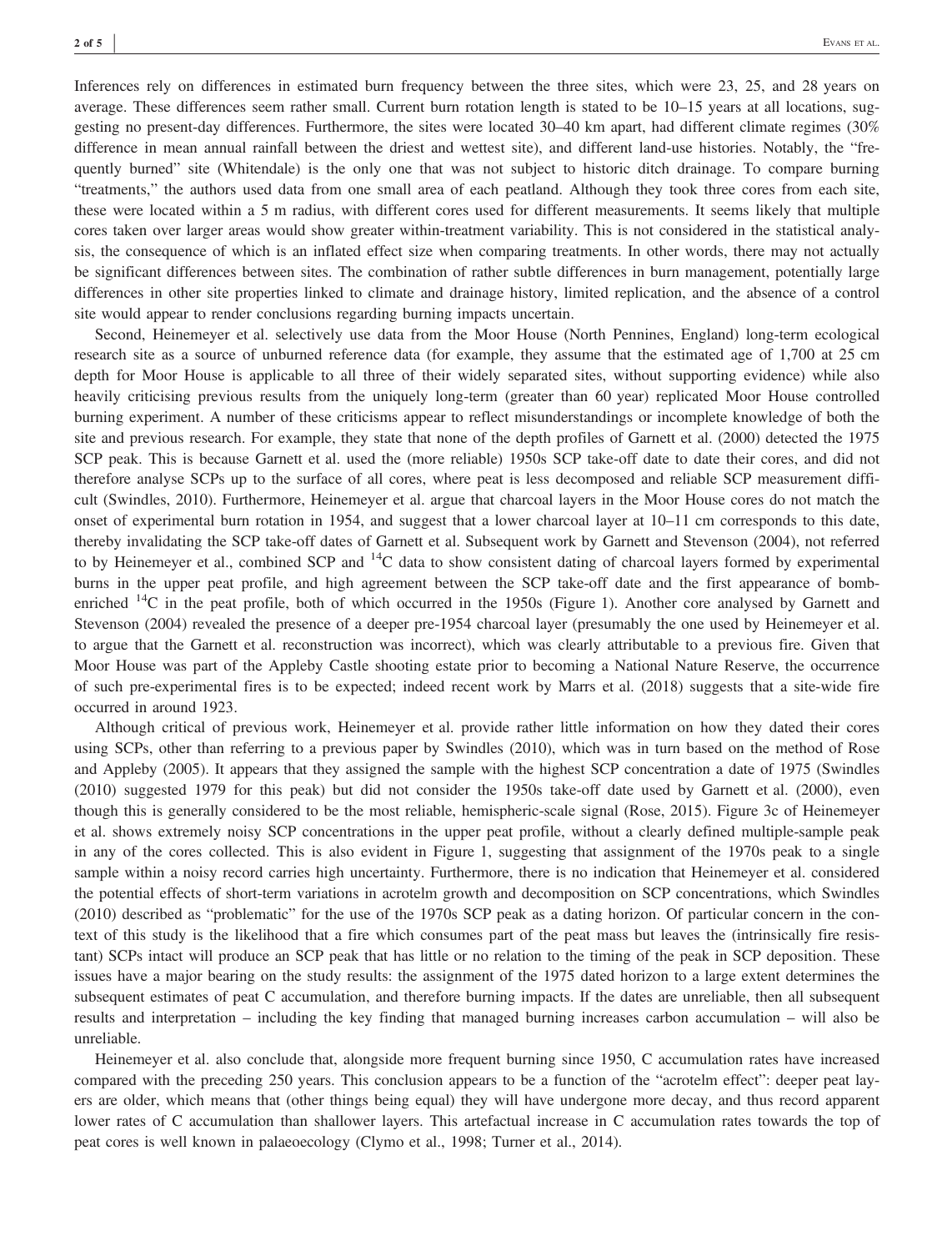

FIGURE 1 Spheroidal Carbonaceous Particle (SCP), radiocarbon (<sup>14</sup>C) and charcoal content of a peat core collected at the Moor House Hard Hill experimental site. Data are taken from Garnett and Stevenson (2004). SCP and charcoal data are given in counts as originally presented. Counts were determined using 0.2 g air-dried peat samples and a standardised microscope counting procedure; counts can be converted to concentrations (number SCPs or number charcoal fragments g−<sup>1</sup> dry peat) by multiplying by 16.7 (SCP) and 10.0 (charcoal). The cored site was located next to the experimentally burned plots and thus received charcoal inputs following each burn but was not burned directly after 1954. Of note are: (1) the consistency of the 1954 charcoal horizon, the 1950s SCP take-off point and the 1950s pre- to post-bomb  $14$ C transition; and (2) the variability of SCP concentrations in the upper layers, rendering correct assignment of the "1975 SCP peak" extremely difficult.

Finally, we note that the results of the peat core study appear to directly contradict chamber-based  $CO<sub>2</sub>$  flux measurements made during the same study at the same locations (Heinemeyer et al., 2019). These data suggest that the site with the lowest burn frequency, Mossdale, was acting as a net  $CO_2$  sink from 2012 to 2015 (−122 g C m<sup>2</sup> year<sup>-1</sup>), while the two more frequently burned sites were close to CO<sub>2</sub> neutral (Whitendale  $-34$  g C m<sup>2</sup> year<sup>-1</sup>, Nidderdale +19 g C m<sup>2</sup> year<sup>-1</sup>). Although they do not refer to their own data, Heinemeyer et al. suggest that any discrepancies in results obtained using the two approaches may be due to a "major disadvantage" of the flux-based approach, that it "does not capture longterm incorporation of C as charcoal … while capturing decomposition from deeper, older layers, which affects the C budget calculations of recent periods." We agree that surface flux measurements cannot isolate the specific gain or loss of charcoal C, but disagree with the suggestion that that flux measurements somehow fail to capture the overall C balance of the system. The net exchange of  $CO<sub>2</sub>$  across the ground surface is what the atmosphere "sees," and encompasses the net effect of all internal peat C cycling, including any effects of charcoal (positive or negative) on decomposition processes. The inclusion of CO<sub>2</sub> derived from decomposition in deeper layers is indeed a vital component of the contemporary C balance in systems where organic matter that was previously protected from anaerobic decomposition by waterlogging has been exposed to oxygen via drainage or other disturbance (e.g., Moore et al., 2013; Turetsky et al., 2014). Fluxes that are not captured using chamber methods, notably the release of  $CO<sub>2</sub>$  via combustion of biomass during fire events, will further add to CO<sub>2</sub> emissions, thus exacerbating the discrepancy noted above between core and chamber-derived C balance estimates.

Overall, we must conclude that the interpretation of managed burn impacts on peat C accumulation by Heinemeyer et al. is not robust. Our key concerns are that  $(1)$  the study lacks replication or an effective unburned control;  $(2)$  the burnfrequency "treatments" are at high risk of being confounded by climatic, management, and within-site variations; (3) calculated C accumulation rates are critically dependent on correct estimation of SCP peak dates based on noisy data subject to confounding factors that have not been considered; and (4) the grounds on which the authors dismiss conflicting results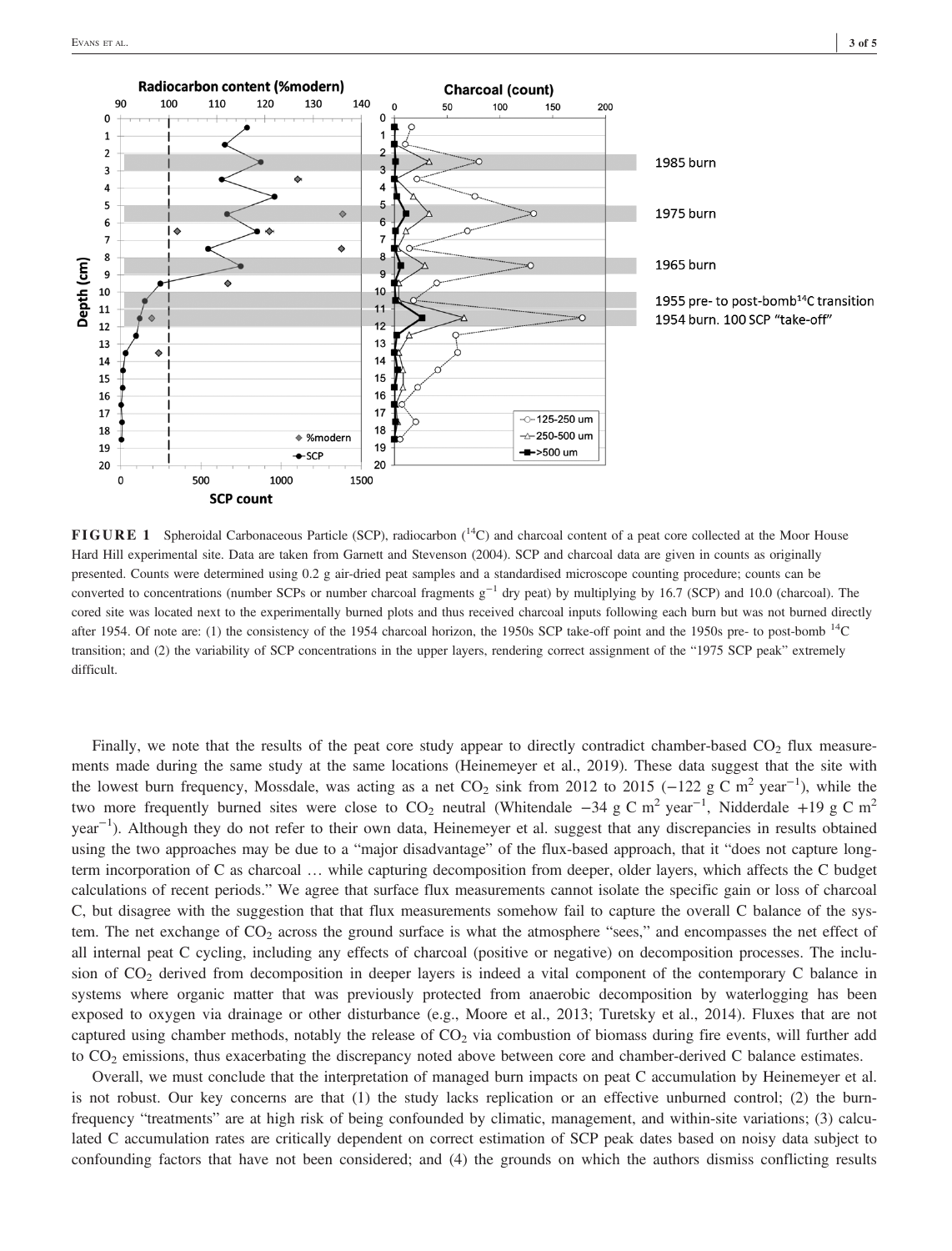from the only available long-term, replicated, and controlled UK burning experiment are not substantiated. Moreover, while we do not dispute the observed correlations between peat C content, bulk density, and charcoal content, we note that a compacted peat is almost invariably also a degraded peat, and a source of  $CO<sub>2</sub>$  emissions. For example, the regularly burned peatlands of Indonesia, which are composed of dense, recalcitrant, and charcoal‐rich residual organic matter (Könönen et al., 2016), are also among the most intense hotspots of land-use-related CO<sub>2</sub> emissions on the planet (Page et al., 2002; Turetsky et al., 2014). The Intergovernmental Panel on Climate Change reported annual  $CO_2$  emissions from peat fires of 0.12 Pg C/year, equivalent to 1.5% of all  $CO<sub>2</sub>$  emissions from fossil fuel burning (Ciais et al., 2013). While Indonesian peatlands and UK blanket bogs differ in many respects, they share the common features that (1) most fires are started deliberately, with the aim of modifying vegetation cover; and (2) peat in burned areas is compacted and charcoal enriched. To suggest that these characteristics are associated with increased net  $CO<sub>2</sub>$  uptake in the UK, when they are so clearly associated with large  $CO<sub>2</sub>$  release in Indonesia and elsewhere, would seem to be at odds with our broader understanding of the effects of fire on peatland ecosystems.

With the likely exit of the UK from the European Common Agricultural Policy and the eventual transfer of EU nature conservation legislation (e.g., Habitats Directive) into UK law, land management in the UK uplands is likely to go through a period of significant change. Activities that provide climate change mitigation benefits may be favoured by future public subsidy schemes ([https://www.gov.uk/government/speeches/michael-gove-speech-on-uk-climate-change-projections](http://www.gov.uk/government/speeches/michael-gove-speech-on-uk-climate-change-projections); Committee on Climate Change, 2018), while those that generate emissions may be penalised. Recent papers suggesting that fire is an essential tool for peatland management (Davies et al., 2016), that the carbon implication of current practices of peat burning may be "not as bad as previously thought" (Marrs et al., 2018), or that they may even deliver carbon benefits (Heinemeyer et al., 2018) thus have the potential to significantly influence policy. With the impending publication of the UK Department of Environment, Food and Rural Affairs' 25‐year England Peat Strategy, the forthcoming inclusion of peatlands in the UK's national greenhouse gas emissions inventory, and the need to reduce and – where feasible – reverse greenhouse gas emissions from the land to the atmosphere in order to achieve the "zero net emissions" target of the Paris Agreement, it is imperative that evolving policies are based on a robust and reliable scientific evidence base. For the reasons stated, we do not believe that the study by Heinemeyer et al. meets these criteria.

## ORCID

Chris D. Evans  $\blacksquare$  https://orcid.org/0000-0002-7052-354X

## REFERENCES

- Ciais, P., Sabine, C., Bala, G., Bopp, L., Brovkin, V., Canadell, J., Chhabra, A., DeFries, R., Galloway, J., Heimann, M., Jones, C., Le Quéré, C., Myneni, R. B., Piao, S., & Thornton, P. (2013). Carbon and other biogeochemical cycles. In T. F. Stocker, D. Qin, G.-K. Plattner, M. Tignor, S. K. Allen, J. Boschung, A. Nauels, Y. Xia, V. Bex & P. M. Midgley (Eds), Climate change 2013: The physical science basis. Contribution of Working Group I to the Fifth Assessment Report of the intergovernmental panel on climate change (pp. 465–570). Cambridge, UK and New York, NY: Cambridge University Press.
- Clymo, R. S., Turunen, J., & Tolonen, K. (1998). Carbon accumulation in peatland. Oikos, 81, 368–388.<https://doi.org/10.2307/3547057>
- Committee on Climate Change (2018). Land use: Reducing emissions and preparing for climate change. Retrieved from [https://www.theccc.org.](https://www.theccc.org.uk/publication/land-use-reducing-emissions-and-preparing-for-climate-change/) [uk/publication/land-use-reducing-emissions-and-preparing-for-climate-change/](https://www.theccc.org.uk/publication/land-use-reducing-emissions-and-preparing-for-climate-change/)
- Davies, G. M., Kettridge, N., Stoof, C. R., Gray, A., Ascoli, D., Fernandes, P. M., Marrs, R., Allen, K. A., Doerr, S. H., Clay, G. D., McMorrow, J., & Vandvik, V. (2016). The role of fire in UK peatland and moorland management: The need for informed, unbiased debate. Philosophical Transactions of the Royal Society B: Biological Sciences, 371, 20150342.<https://doi.org/10.1098/rstb.2015.0342>
- Garnett, M. H., Ineson, P., & Stevenson, A. C. (2000). Effects of burning and grazing on carbon sequestration in a Pennine blanket bog, UK. The Holocene, 10, 729–736.<https://doi.org/10.1191/09596830094971>
- Garnett, M. H., & Stevenson, A. C. (2004). Testing the use of bomb radiocarbon to date the surface layers of blanket peat. Radiocarbon, 46, 841–851.<https://doi.org/10.1017/S0033822200035876>
- Heinemeyer, A., Asena, Q., Burn, W. L., & Jones, A. L. (2018). Peatland carbon stocks and burn history: Blanket bog peat core evidence highlights charcoal impacts on peat physical properties and long-term carbon storage. Geo: Geography and Environment, 5, e00063. [https://doi.](https://doi.org/10.1002/geo2.63) [org/10.1002/geo2.63](https://doi.org/10.1002/geo2.63)
- Heinemeyer, A., Vallack, H. W., Morton, P. A., Pateman, R., Dytham, C., Ineson, P., McClean, C., Bristow, C., Pearce-Higgins, J. W. & Thom, T. (2019). With an Appendix by Richard A. Lindsay. Restoration of heather-dominated blanket bog vegetation on grouse moors for biodiversity, carbon storage, greenhouse gas emissions and water regulation: Comparing burning to alternative mowing and uncut management. Final Report to Defra on Project BD5104, York, UK: Stockholm Environment Institute at the University of York.